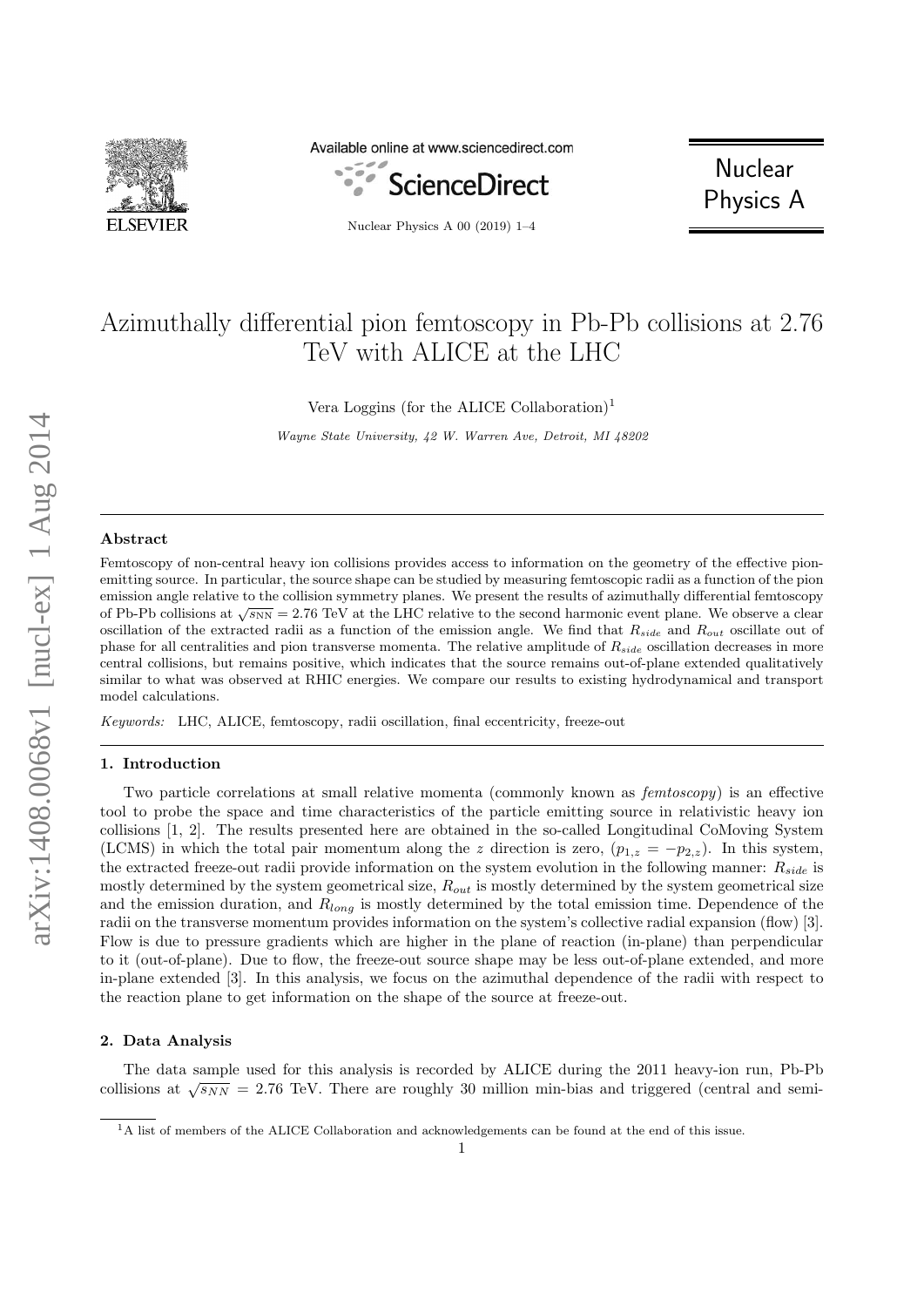central) events used in this analysis. The tracks are reconstructed using the Time Projection Chamber (TPC) [4]. Both the TPC and the Time of Flight (TOF) [4] were used for pion identification in the pseudorapidity range  $|\eta| < 0.8$ . The correlation function is defined as the ratio of signal and background relative momentum distribution of two identical pions. The signal distribution was formed using particles from the same event, whereas the background distribution was formed using particles from different events. The pair cuts have been applied to reduce "track splitting" (false pairs created at low relative momentum) and "track merging" (when two tracks are reconstructed as one).

## 3. Azimuthally Differential Pion Femtoscopy Results

Azimuthally differential femtoscopic analysis of pion production relative to the second harmonic event plane has been performed for Pb-Pb collisions at  $\sqrt{s_{NN}} = 2.76$  TeV. Femtoscopic radii have been extracted from the fit to the correlation function using Bowler-Sinyukov fitting procedure [5]:

$$
C(\vec{q}, \Delta \phi) = N[(1 - \lambda) + \lambda K(\vec{q})(1 + G(\vec{q}, \Delta \phi)), \tag{1}
$$

where  $G(\vec{q}, \Delta\phi) = e^{-q_{out}^2 R_{out}^2 (\Delta\phi) - q_{side}^2 R_{side}^2 (\Delta\phi) - q_{long}^2 R_{long}^2 (\Delta\phi) - q_{out}^2 q_{side} R_{os}^2 (\Delta\phi)}$ , N is the normalization parameter,  $K(\vec{q})$  is the Coulomb component,  $\lambda$  is the fraction of pairs participating in the Bose-Einstein correlation, and  $\Delta \phi = \varphi_{pair} - \Psi_{EP,2}$  is the relative pair angle with respect to the second harmonic event plane defined by the TPC tracks. The extracted radii as a function of  $\Delta\phi$  are fitted by the following Fourier expansion:

$$
R_{\mu}^{2} = R_{\mu,0}^{2} + 2R_{\mu,2}^{2} \cos[2(\Delta\phi)] \quad (\mu = out, side, long),
$$
  

$$
R_{\mu}^{2} = 2R_{\mu,2}^{2} \sin[2(\Delta\phi)] \quad (\mu = out-side).
$$
 (2)



Figure 1:  $R_{out}^2$ ,  $R_{side}^2$ ,  $R_{long}^2$ , and  $\lambda$  (left) and  $R_{os}^2$ ,  $R_{sl}^2$ , and  $R_{ol}^2$  (right) at 20-30% centrality as a function of emission angle  $\Delta\phi$  for different  $k_T$  intervals: 0.2-0.3, 0.3-0.4, 0.4-0.5, and 0.5-0.7 GeV/c. Lines represent the fits to the radii using Eq. 2. The statistical errors are shown by the error bars and systematic errors are indicated by shaded regions.

Figure 1 (left) presents the  $R_{out}^2$ ,  $R_{side}^2$ ,  $R_{long}^2$  radii and  $\lambda$  dependence on transverse momentum  $k_T$ ,  $(k_T = p_1 + p_2/2)$  at 20-30% centrality. Figure 1 (right) shows similar dependence of *out-side*,  $R_{os}$ , *side-long*,  $R_{sl}$ , and *out-long*,  $R_{ol}$ , the cross-radii. The values of the radii  $R_{out}^2$ ,  $R_{side}^2$ , and  $R_{long}^2$  at  $0.2 < k_T < 0.3$  GeV/c are higher than the values of the radii obtained at a high  $k_T$ ,  $0.5 < k_T < 0.7$  GeV/c, as expected due to radial flow. The oscillations for  $R_{out}^2$  and  $R_{side}^2$  are out-of-phase at all measured  $k_T$  ranges. We compare results obtained at  $\sqrt{s_{NN}} = 2.76 \text{ TeV}$  in Pb-Pb collisions to results obtained at RHIC [6] in Au-Au collisions at  $\sqrt{s_{NN}} = 200$  GeV in Figure 2. The radii oscillations are similar between RHIC and LHC. The results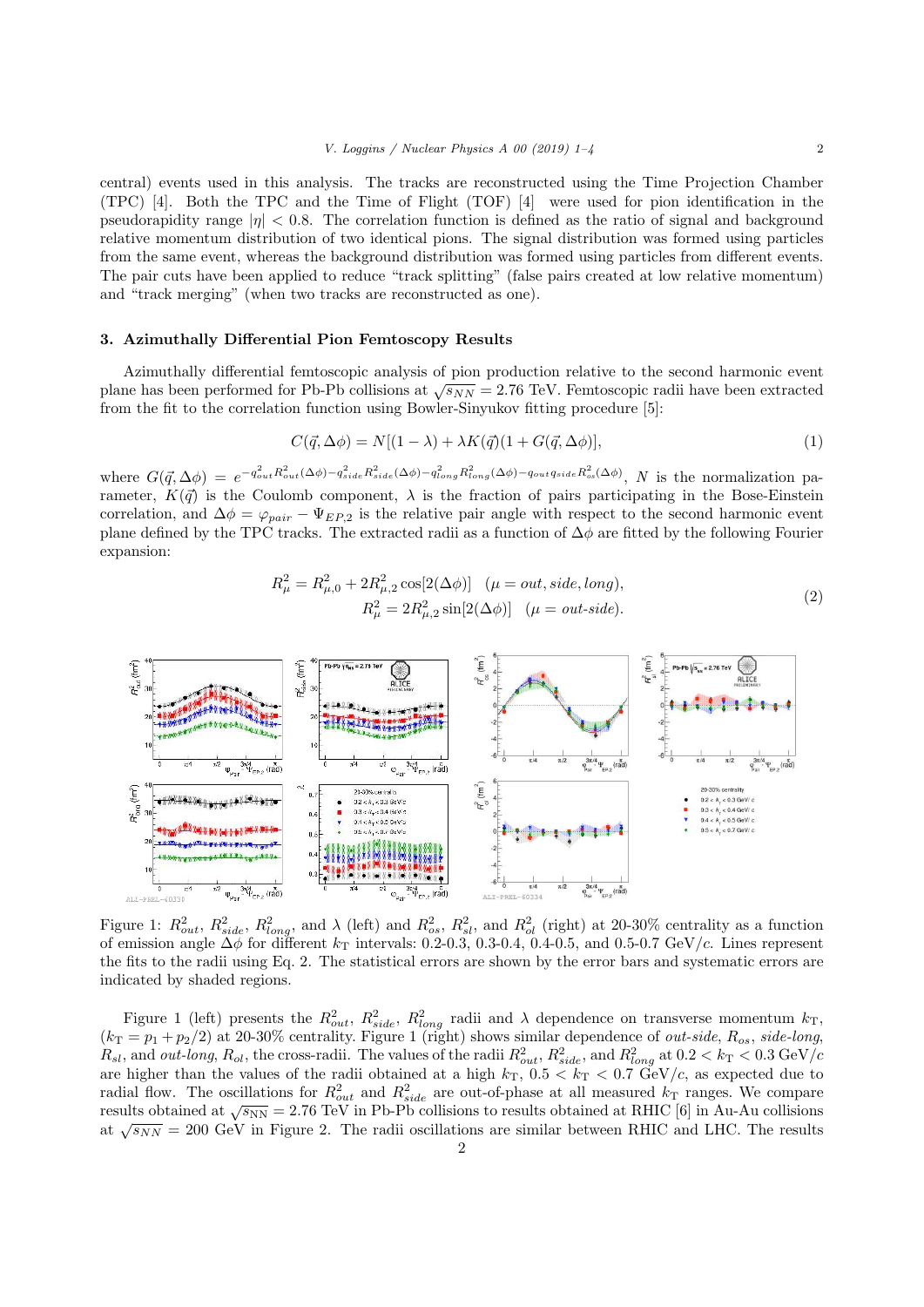

Figure 2: Centrality comparison of radii vs. pair emission angle at ALICE  $k<sub>T</sub>$  of 0.2-0.3 GeV/c, 0.4-0.5 GeV/c, and STAR  $k_T$  ranges 0.15-0.25 GeV/c, and 0.35-0.45 GeV/c [6] for 20-30% centrality. The statistical errors are shown by the error bars and the systematic errors are indicated by shaded regions.

contradict to AZHYDRO calculations [7] that predicted a sign inversion in the oscillation amplitude for  $R_{side}$  at low  $k_T$ .

Figure 3 shows comparisons of  $R_{side,0}^2$ , (left), and  $R_{side,2}^2/R_{side,0}^2$ , (right), with the most recent (3+1D) hydrodynamical calculations [8]. As was shown in [3],  $2R_{side,2}^2/R_{side,0}^2$  at small  $k_T$  can be used as an estimate for the final freeze-out eccentricity. We compare the final source eccentricity with experiments at lower energies in Figure 4. Final source eccentricity is lower at higher energies as expected due to longer evolution time [9]. HYDRO calculations [10] predict much stronger energy dependence than observed experimentally. UrQMD model [11] describes the energy dependence of the final source eccentricity rather well, but it fails to describe  $R_{side,0}$  and  $R_{side,2}$  separately (not shown).



Figure 3: (3+1D) HYDRO model by P. Bozek [8] compared to  $R_{side,0}^2$  (fm<sup>2</sup>) (left) and  $R_{side,2}^2/R_{side,0}^2$  (right). The statistical errors are shown by the error bars and the systematics are indicated by boxes.